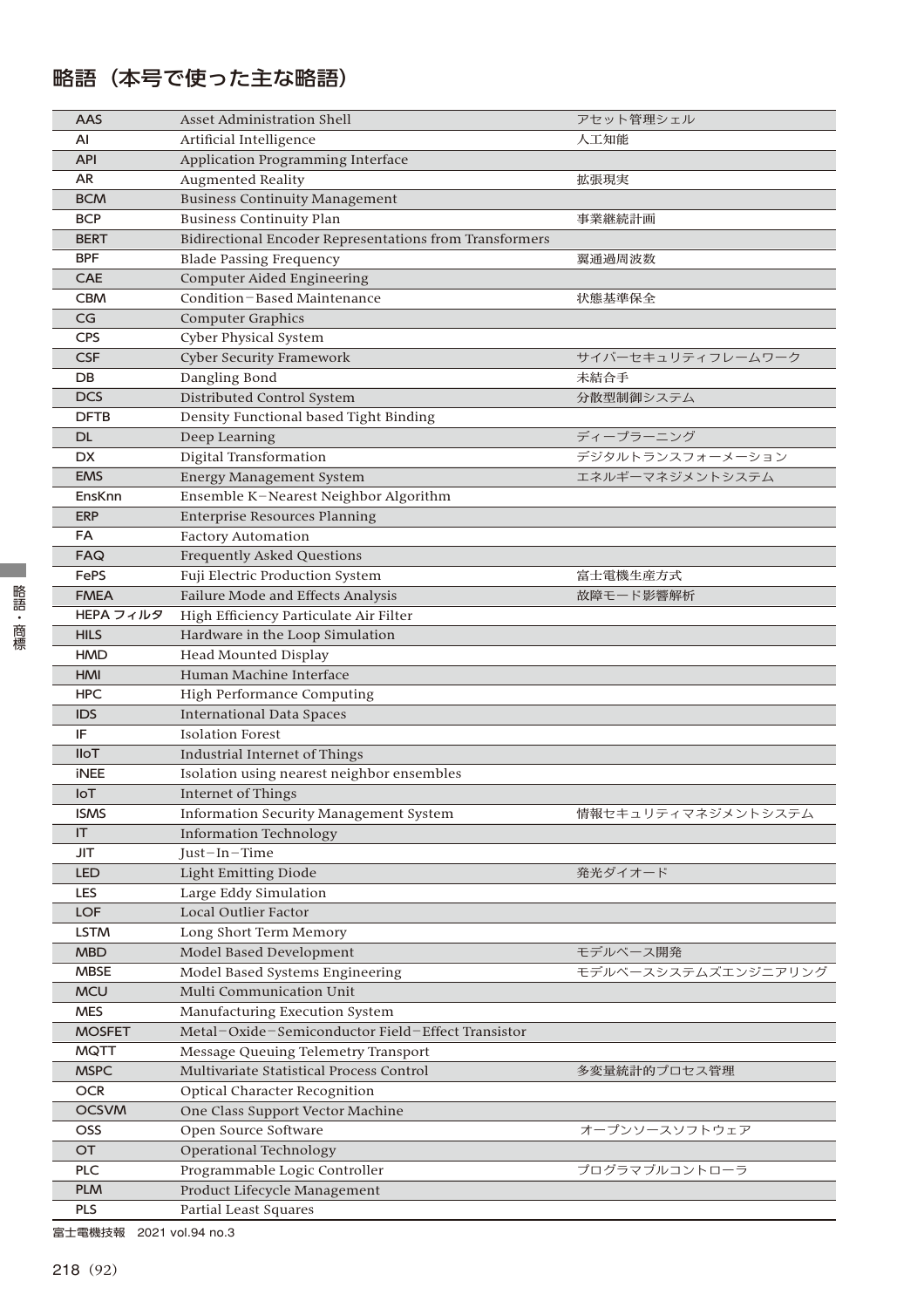| PoC         | Proof of Concept                             | 概念実証            |
|-------------|----------------------------------------------|-----------------|
| <b>POS</b>  | Point of Sales                               |                 |
| <b>PSO</b>  | Particle Swarm Optimization                  |                 |
| QCD         | Quality, Cost, Delivery                      |                 |
| <b>RAS</b>  | Reliability, Availability and Serviceability |                 |
| <b>SCM</b>  | Supply Chain Management                      |                 |
| <b>SFB</b>  | <b>System Function Block</b>                 |                 |
| <b>SLAM</b> | Simultaneous Localization and Mapping        | 自己位置推定・環境地図作成技術 |
| <b>SOC</b>  | Security Operation Center                    |                 |
| <b>TBM</b>  | Time-Based Maintenance                       | 時間基準保全          |
| <b>UPS</b>  | Uninterruptible Power System                 | 無停電電源装置         |
| $UV-C$      | Ultraviolet C                                |                 |
| <b>VPN</b>  | Virtual Private Network                      |                 |
| <b>XPS</b>  | X-ray Photoelectron Spectroscopy             | X 線光電子分光法       |

## 商標(本号に記載した主な商標または登録商標)

| <b>Ansys Fluent</b>                 | ANSYS, Inc. の商標または登録商標                    |
|-------------------------------------|-------------------------------------------|
| <b>Bluetooth</b>                    | Bluetooth SIG, Inc. の商標または登録商標            |
| <b>Ethernet</b>                     | 富士フイルムビジネスイノベーション株式会社の商標または登録商標           |
| Excel                               | Microsoft Corporation の商標または登録商標          |
| $FL$ – net                          | 一般社団法人 日本電機工業会の商標または登録商標                  |
| Intel Atom                          | Intel Corporation またはその子会社の商標または登録商標      |
| <b>LIGHTTOOLS</b>                   | Synopsys, Inc. の商標または登録商標                 |
| LTE.                                | 欧州電気通信標準協会 (ETSI) の商標または登録商標              |
| <b>MATLAB</b>                       | The MathWorks, Inc. の商標または登録商標            |
| <b>Microsoft Azure</b>              | Microsoft Corporation の商標または登録商標          |
| <b>OPC UA</b>                       | OPC Foundation の商標または登録商標                 |
| Pokémon                             | 任天堂株式会社・株式会社クリーチャーズ・株式会社ゲームフリークの商標または登録商標 |
| <b>Simulink</b>                     | The MathWorks, Inc. の商標または登録商標            |
| <b>Windows</b>                      | Microsoft Corporation の商標または登録商標          |
| Windows 10 IoT Enterprise           | Microsoft Corporation の商標または登録商標          |
| Windows 10 IoT Enterprise 2019 LTSC | Microsoft Corporation の商標または登録商標          |
| 富岳                                  | 国立研究開発法人 理化学研究所の商標または登録商標                 |

その他の会社名、製品名は、それぞれの会社の商標または登録商標である。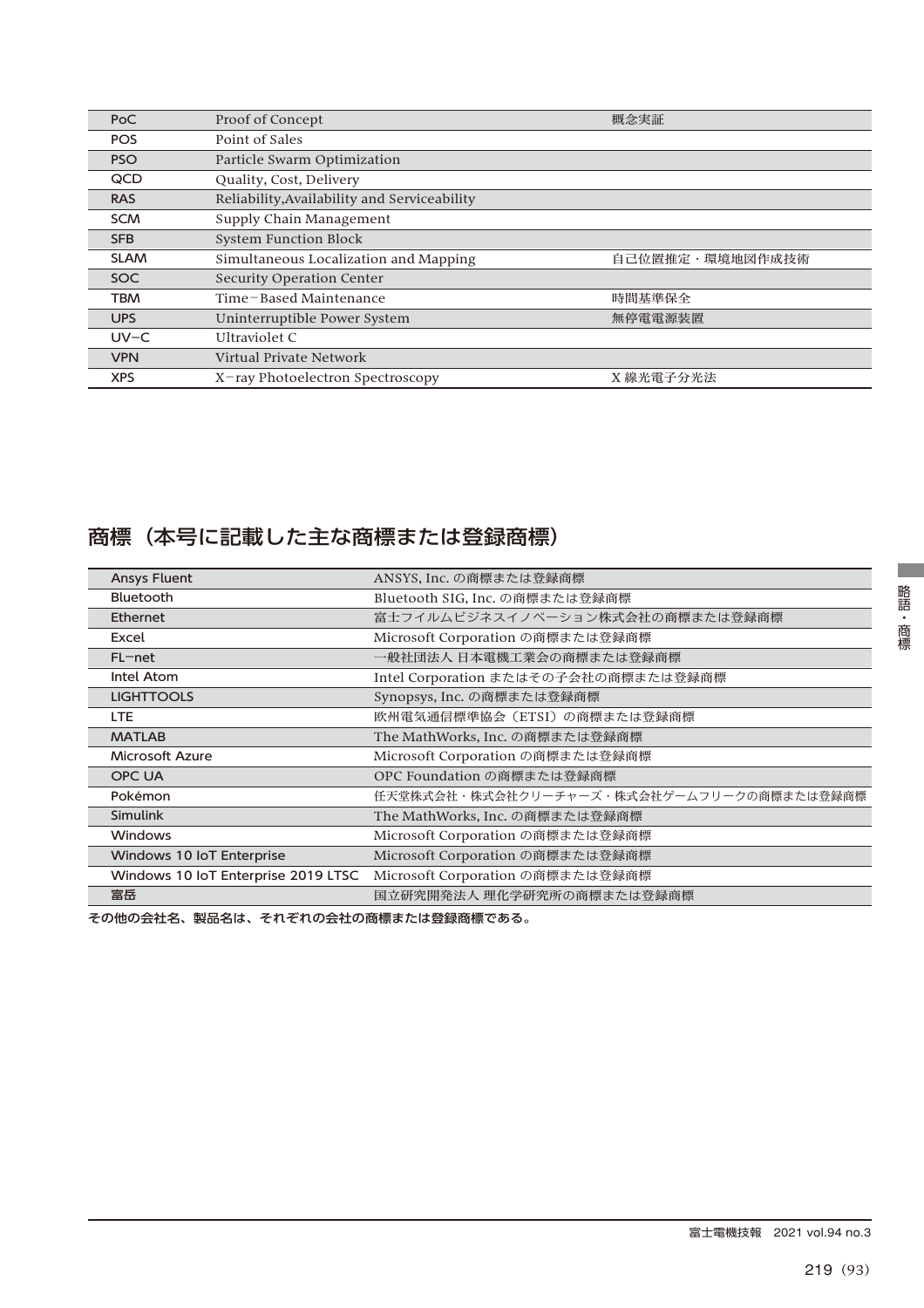| 訂正:富士電機技報. vol.93, no.2, p.135、一般社団法人 日本鉄道車輛工業会、左側 22 行目<br>(E) |       | (誤)          |                                    |             |    |   |
|-----------------------------------------------------------------|-------|--------------|------------------------------------|-------------|----|---|
| ●鉄道車両工業功労者表賞                                                    |       | ●鉄道車両工業精励者表賞 |                                    |             |    |   |
| 富士電機株式会社                                                        | 井上 亮一 | 富士電機株式会社     |                                    | 大澤 千春、井上 亮一 |    |   |
| ●鉄道車両工業精励者表賞                                                    |       |              |                                    |             | 橋井 | 眞 |
| 富士電機株式会社<br>大澤千春、橋井                                             | 眞     |              |                                    |             |    |   |
| 訂正: 富士電機技報. vol.93, no.4, p.218、参考文献左側 1 行目                     |       |              |                                    |             |    |   |
| (E)                                                             |       | (誤)          |                                    |             |    |   |
| (1) 郷原広道ほか. ハイブリッド自動車用 IPM のパッ<br>ケージ技術.                        |       | ジ技術.         | (1) 郷原広道ほか. ハイブリッド車用 IPM のパッケー     |             |    |   |
| 訂正:富士電機技報. vol.93, no.4, p.264、参考文献右側 6 行目<br>(E)               |       | (誤)          |                                    |             |    |   |
| p.244-248                                                       |       | p.214-218    |                                    |             |    |   |
| 右側 7 行目                                                         |       |              |                                    |             |    |   |
| (E)<br>辻崇ほか. 1.2 kV SiC トレンチゲート MOSFET.<br>(7)                  |       | (誤)          |                                    |             |    |   |
|                                                                 |       |              | (7) 辻崇ほか. 1.2 kV SiC トレンチ型 MOSFET. |             |    |   |
| 右側 15 行目                                                        |       |              |                                    |             |    |   |
| (E)                                                             |       | (誤)          |                                    |             |    |   |
| 2019, vol.92, no.4, p.224-228.                                  |       |              | 2019, vol.92, no.4, p.229-233.     |             |    |   |
| フッター                                                            |       |              |                                    |             |    |   |
| (正)                                                             |       | (誤)          |                                    |             |    |   |
| (2021年4月9日Web公開)                                                |       |              | (2021年3月26日 Web公開)                 |             |    |   |